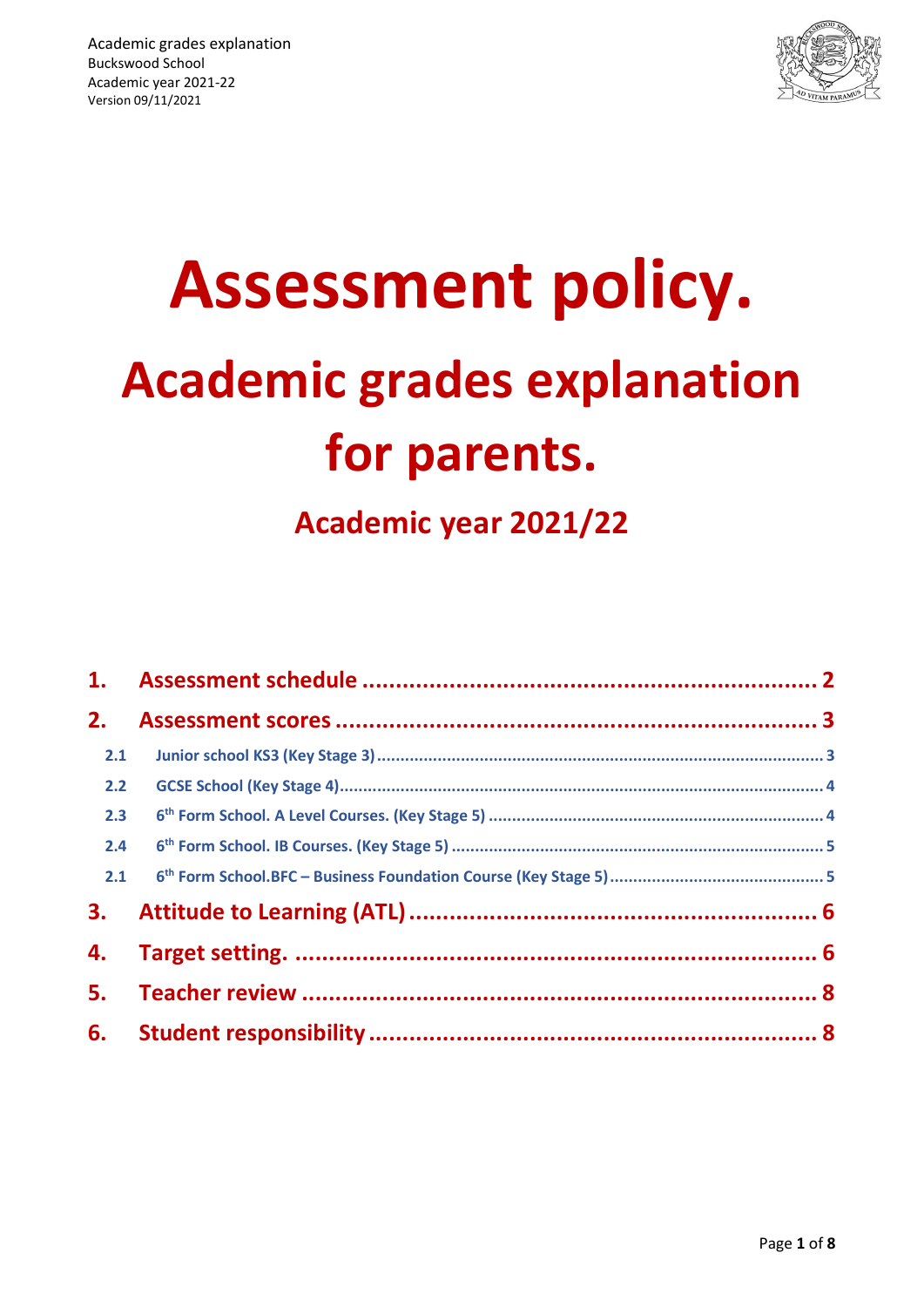

## 1. Assessment schedule

This academic year we have moved away from 6 assessment points each year, to an average of 4 per year group. Reasons:

- We believe it is not appropriate to simply assess a student's ability based on a test they have sat, particularly in the Junior years.
- We believe that in the Juniors year, and at the start of our KS4 and 5 course, skill development is extremely important. In Science this might involve a focus on practical skills, in English it might be communication skills, and so on. Students should be assessed on these skills, not just summative assessment
- Reduced assessment = reduced exam/assessment pressure on student
- Reducing time in assessment increases the time spent developing subject knowledge, as they have more learning time in class.
- By retaining, on average, 4 assessments each year, this is enough to appropriately assess our students. Also by reducing the number of assessments, this increases their value and the rigour involved.

Assessment points are link to each half term period (Ass 1 is October Half term. Ass 5 is the end of the year).

The table below summarises when your child will be assessed this year.

|                      |                         | <b>Assessment point</b><br>1 (Xmas $1 - Wk$<br>5/6) | <b>Assessment point</b><br>2 (Xmas $2 - Wk$<br>13/14) | <b>Assessment point</b><br>3 (Easter $1 - Wk$<br>5/6) | <b>Assessment point</b><br>4 (Easter $2 - Wk$<br>$11-12)$ | (Summer $1 - Wk$<br>$5-6)$ | <b>Assessment point</b><br>5 (Summer 2 – Wk<br>$9-10$ |
|----------------------|-------------------------|-----------------------------------------------------|-------------------------------------------------------|-------------------------------------------------------|-----------------------------------------------------------|----------------------------|-------------------------------------------------------|
|                      |                         |                                                     |                                                       |                                                       |                                                           |                            |                                                       |
| <b>JUNIORS</b>       | $\overline{2}$          |                                                     |                                                       |                                                       |                                                           |                            |                                                       |
|                      | $\overline{\mathbf{3}}$ |                                                     |                                                       |                                                       |                                                           |                            |                                                       |
| <b>GCSE</b>          | 4                       |                                                     |                                                       |                                                       |                                                           |                            |                                                       |
|                      | 5                       |                                                     |                                                       | <b>Mocks Jan</b>                                      |                                                           | <b>Public exams</b>        |                                                       |
| 6 <sup>th</sup> Form | L6                      |                                                     |                                                       |                                                       |                                                           |                            |                                                       |
|                      | L6IB                    |                                                     |                                                       |                                                       |                                                           |                            |                                                       |
|                      | U <sub>6</sub>          |                                                     |                                                       |                                                       | <b>Mocks Feb</b>                                          | <b>Public exams</b>        |                                                       |
|                      | U6IB                    |                                                     |                                                       |                                                       |                                                           |                            |                                                       |
|                      | <b>BFC</b>              |                                                     |                                                       |                                                       | <b>Mocks Feb</b>                                          | Public exams               |                                                       |

| <b>Blue</b>                                                   | The grade that is reported is based on a test only. Notice that exam year groups only have tests. (Year                                                                                                                                                                                                                                              |
|---------------------------------------------------------------|------------------------------------------------------------------------------------------------------------------------------------------------------------------------------------------------------------------------------------------------------------------------------------------------------------------------------------------------------|
| <b>Summative Assessment</b>                                   | 11 and Year 13)                                                                                                                                                                                                                                                                                                                                      |
| Yellow<br><b>Summative and Formative</b><br><b>Assessment</b> | The grade that is reported is based on work they have done to that point (this may include a test,<br>presentation, prep work etc – each Dept has their own policy on what work constitutes this grade)                                                                                                                                              |
| White.<br>No assessment                                       | No assessment, with the focus on making sound progress in lessons. Where there is a 'white block',<br>on the table, no assessment will be sat, no reports or data will be produced.<br>Feedback on progress and attitude can still be found in our weekly effort track reporting and<br>communication with teachers/Heads of Key Stage (3, 4 and 5). |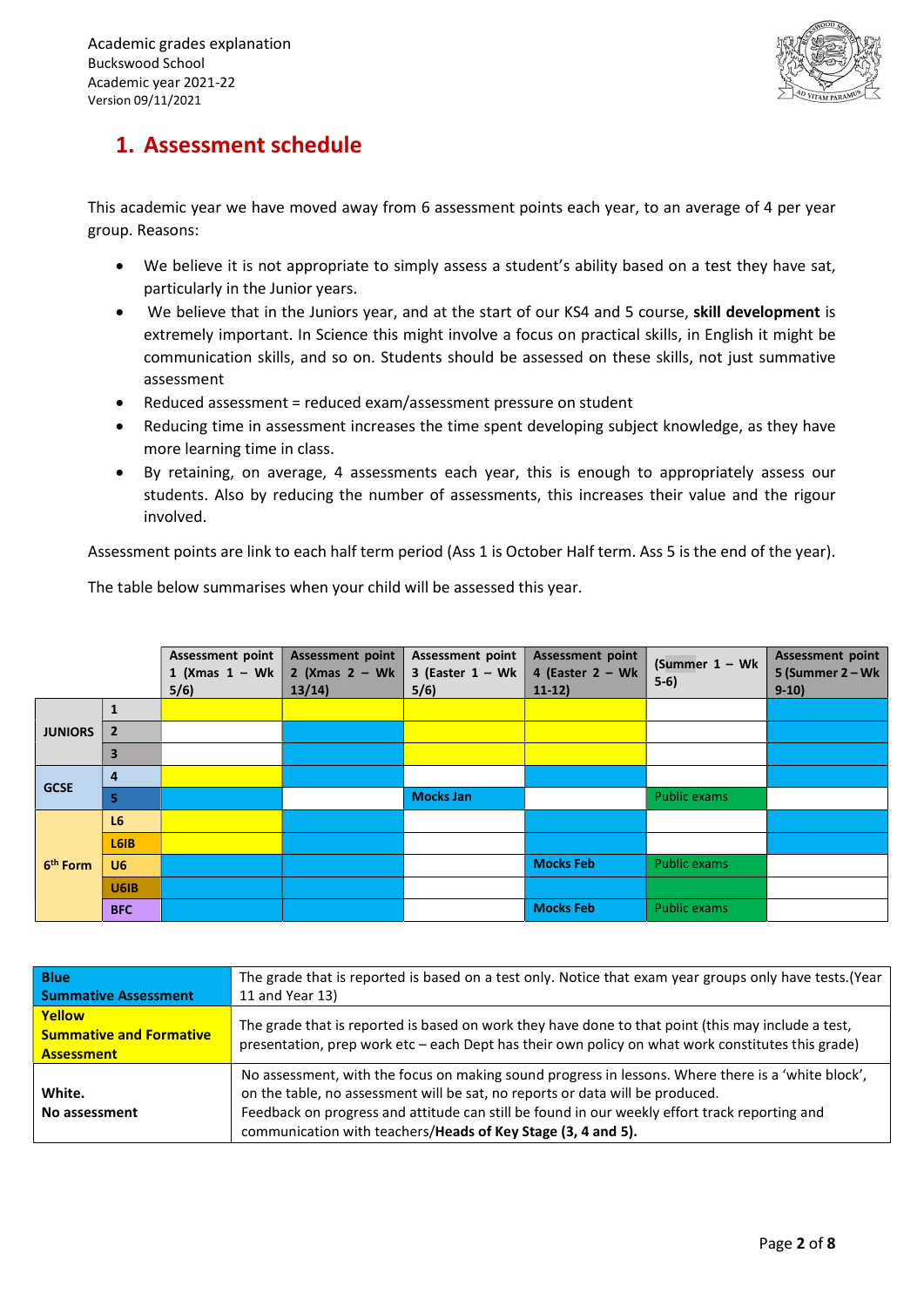

We have two type of assessments:

- Summative assessments: means a test only. The official exam year groups only have tests assessments (Year 11 and Year 13)
	- For example, students in Form 5, before October half term, the Assessment will be a test.
- **Summative and Formative assessments**: means that students will be assessed on work they have done throughout the period of Assessment (Assessment 1 is Sept to Oct half term), this may include a test too.

For example, in Geography Assessment 1 for Form 1, they may be marked on a presentation they have been given plus a test.

Following each assessment point there will be a report that will include:

- Assessment scores
- Attitude to learning scores
- Targeting setting
- Teachers reviews

Reports will be produced for the Blue and Yellow sessions. No such data will be produced for the white sessions.

This data will be uploaded to the SIMS Parent and Pupil app in the holidays following the completion of assessments, where parents and pupils will be able to check the reports. The school doesn´t send reports by post or email to the parents.

### 2. Assessment scores

The grading for each stage of the school is different, as follows

2.1 Junior school KS3 (Key Stage 3)

| <b>JUNIOR</b> | Form 1, Year 7 or 1 <sup>st</sup> Year Junior Program  |
|---------------|--------------------------------------------------------|
| (KS3)         | Form 2, Year 8. or 2 <sup>nd</sup> Year Junior Program |
|               | Form 3, Year 9. or 3rd Year Junior Program             |

In KS3 the highest achievable grade is 5 for each assessment period, if performance continued to progress in this manner, students are on track for top grades at the end of KS4.

The grade that your child has received for this assessment reflects their current working level in this subject. This grade may go up or down depending on the progress your child makes over the remainder of the year/academic programme

Graded 5-0. With a 5 being the equivalent of the highest grade (A\*/A), 0 being the lowest. Students learning a new language (for example), may start with very low grades initially, as they have no prior experience.

Graded 5-0. For those who are used to the letter format for grading, please refer to this.

| Δ* | Outstanding       |
|----|-------------------|
| B  | Very Good         |
|    | Strong Pass. Good |
| D  | Satisfactory      |
| F  | Sufficient        |
|    | Fail              |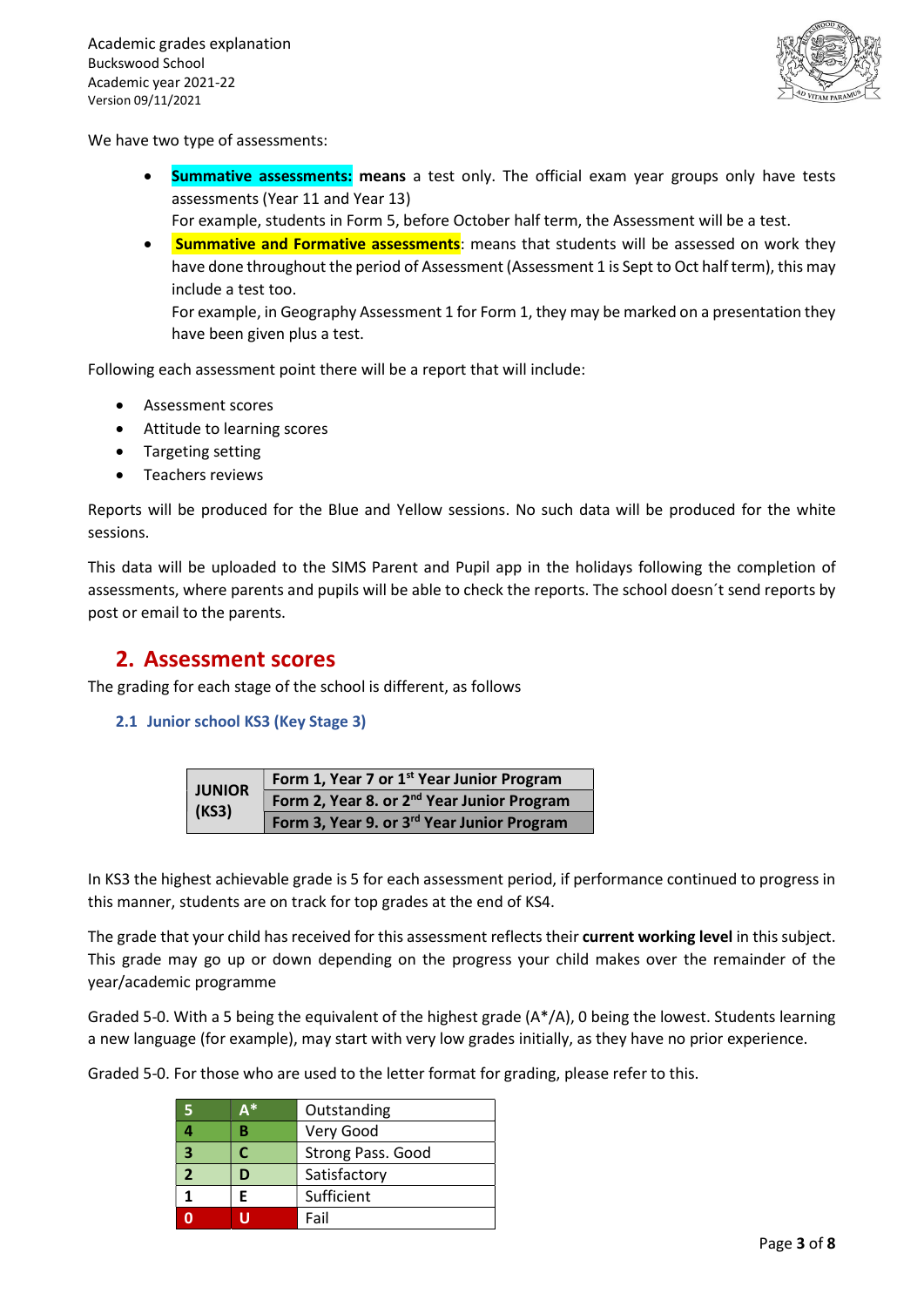

#### 2.2 GCSE School (Key Stage 4)

| <b>GCSE</b> | Form 4, Year 10 or 1 <sup>st</sup> Year GCSE Program  |
|-------------|-------------------------------------------------------|
| (KS3)       | Form 5, Year 11. or 2 <sup>nd</sup> Year GCSE Program |
|             | Form 5, Year 11. or One year GCSE Program             |

In KS4 the highest achievable grade is 9 for each assessment period, expect for the IGCSE where the grades are letters.

The grade that your child has received for this assessment reflects their current working level in this subject. This grade may go up or down depending on the progress your child makes over the remainder of the year/academic programme.

Graded 9-1. IGCSE students will be graded using the system of A\*-U. For those who are used to the letter format for grading, please refer to this.

| 9                       | $A^*$ | Outstanding                                                           |
|-------------------------|-------|-----------------------------------------------------------------------|
| 8                       | А     | Excellent                                                             |
|                         | А     | Excellent                                                             |
| 6                       | B     | Very Good                                                             |
| 5                       |       | Strong pass. Good                                                     |
| $\overline{4}$          |       | Standard pass. Good                                                   |
| $\overline{\mathbf{3}}$ | D     | Satisfactory                                                          |
| $\overline{2}$          | F     | Sufficient                                                            |
| $\mathbf{1}$            | $F-G$ | Fail                                                                  |
| $\mathbf 0$             | U     | Fail. Ungraded/unclassified - no certificate or qualification awarded |

#### 2.3 6<sup>th</sup> Form School. A Level Courses. (Key Stage 5)

A Levels (KS5) Form Lower 6 (L6), Year 12 or 1<sup>st</sup> Year A Level Program Form Upper 6 (U6) , Year 13 or 2nd Year A Level Program

In KS5 the highest achievable grade is A\* for each assessment period .

The grade that your child has received for this assessment reflects their current working level in this subject. This grade may go up or down depending on the progress your child makes over the remainder of the year/academic programme.

| $A^*$     | Outstanding                                                              |
|-----------|--------------------------------------------------------------------------|
| A         | Excellent                                                                |
| $\vert$ B | Very Good                                                                |
| $\vert$ C | Good                                                                     |
| D         | Satisfactory                                                             |
| E         | Sufficient                                                               |
| ី U       | Fail. Those who do not reach the minimum standard required for a grade E |
|           | receive the non-grade U (unclassified).                                  |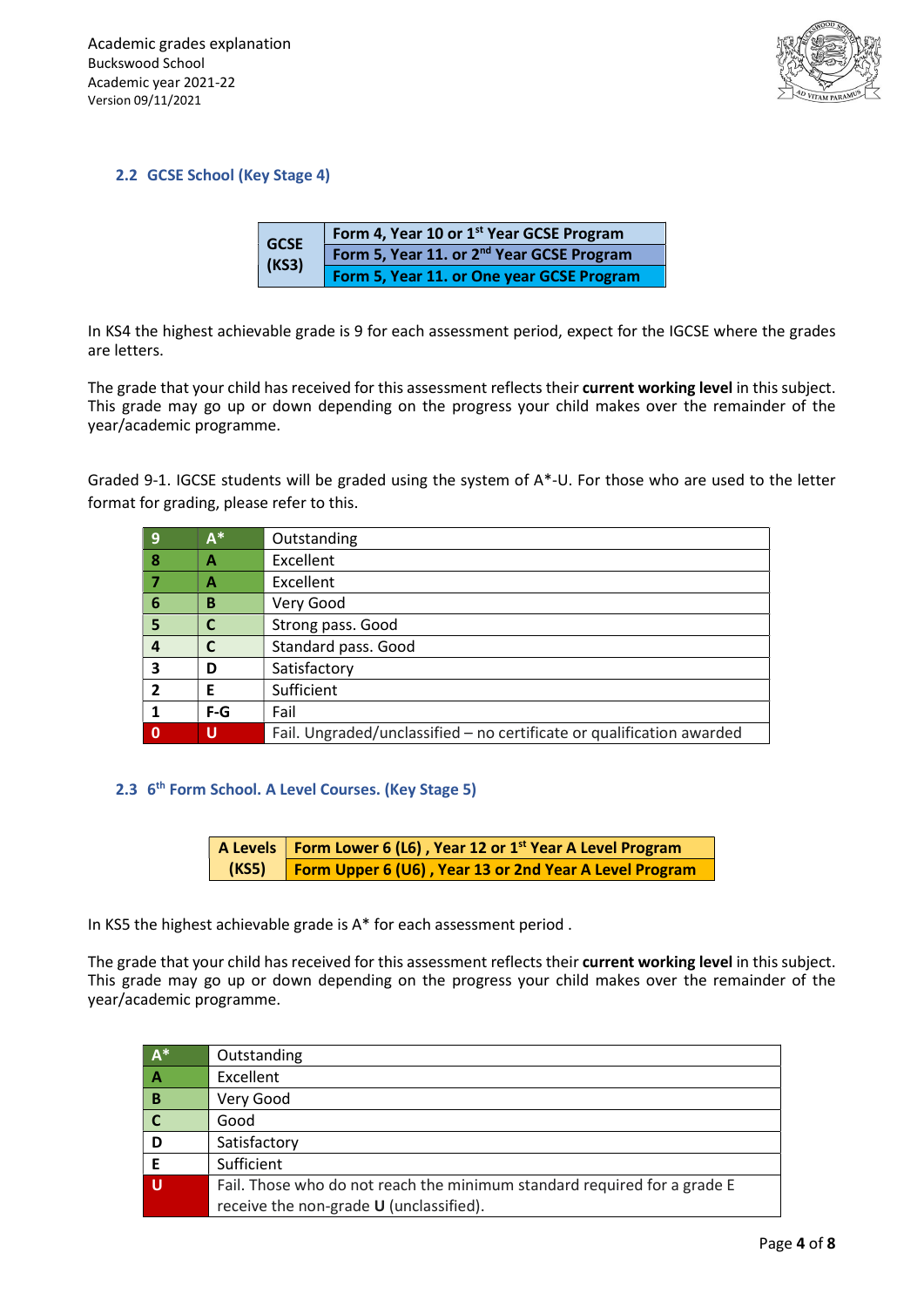

#### 2.4 6<sup>th</sup> Form School. IB Courses. (Key Stage 5)

IB Diploma (KS5) Form Lower 6 (L6IB), Year 12 or 1<sup>st</sup> Year IB Diploma Form Upper 6 (U6IB) , Year 13 or 2nd Year IB Diploma

The grade that your child has received for this assessment reflects their current working level in this subject. This grade may go up or down depending on the progress your child makes over the remainder of the year/academic programme.

|   | A <sup>*</sup> | Outstanding            |
|---|----------------|------------------------|
| 6 | А              | Excellent              |
| 5 | B+             | Excellent              |
|   | B              | Strong pass. Very good |
| З |                | Standard pass. Good    |
|   | D              | Sufficient             |
|   |                | Fail                   |
|   | U              | Fail                   |

To be awarded an IB Diploma students

- A minimum of 24 points is required to obtain the IB diploma while 45 points is the maximum
- 2 points or more in all subjects
- 12 points at HL
- 9 Points at SL
- At least a D in Theory of Knowledge
- At least a D in their Extended Essay

The maximum points that can be awarded is 45 points. 7 per subject plus 3 for TOK and EE combined.

Students in the Upper Sixth do not sit an Assessment 3 as this time is used for completing Internal Assessments and aspects of The Core.

#### 2.1 6<sup>th</sup> Form School.BFC - Business Foundation Course (Key Stage 5)

| <b>Foundation Course</b> | Form Upper 6 (FC), Year 13 or Foundation course |
|--------------------------|-------------------------------------------------|
| (KS5)                    |                                                 |

The Business Foundation Course is graded on a mixture of portfolio work and a final exam assessment. Students receive a total percentage, as follows.

| $70+$ | Excellent    |
|-------|--------------|
| $65+$ | Very Good    |
| $60+$ | Good         |
| $50+$ | Satisfactory |
| $-50$ | Insuffcient  |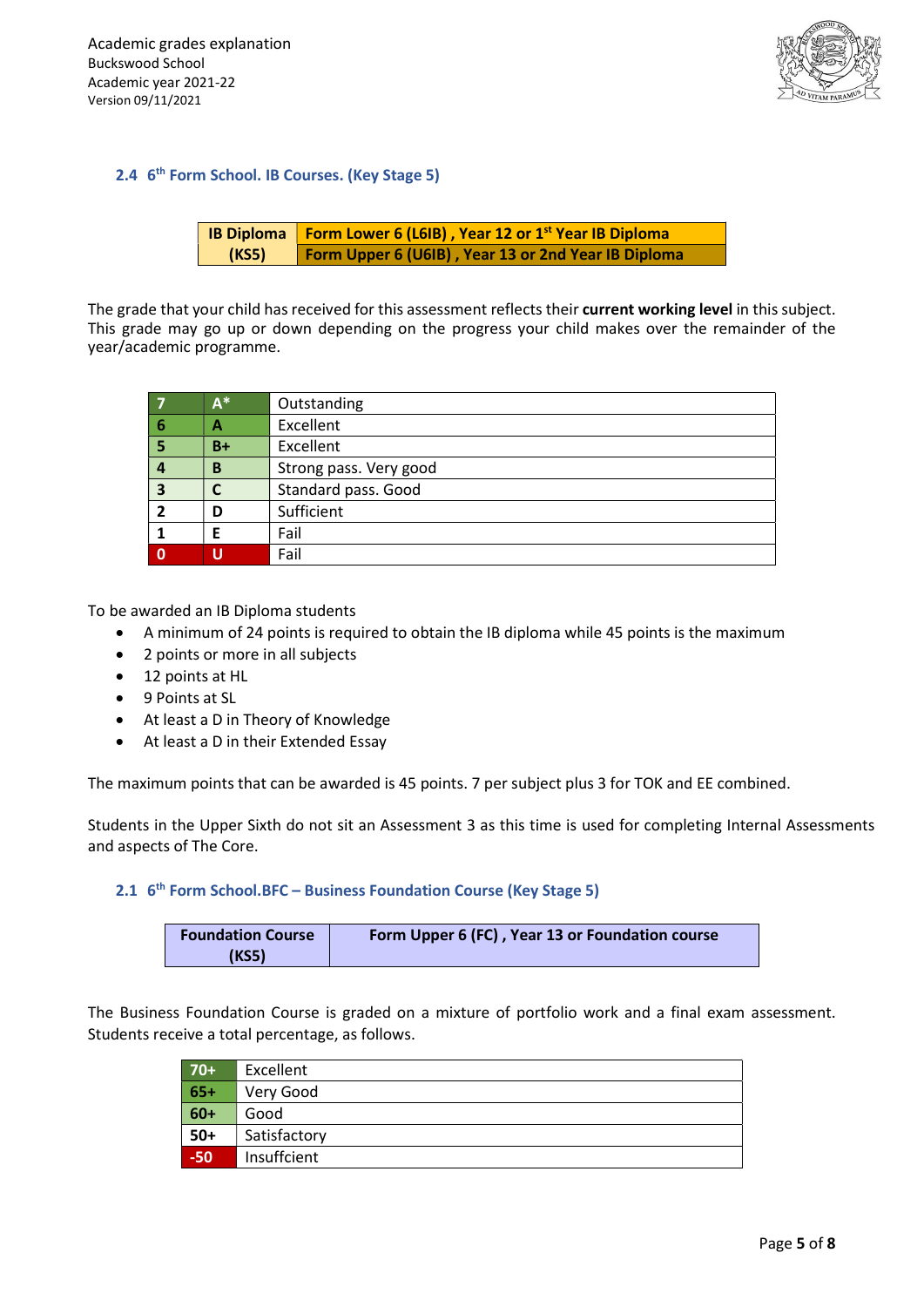

## 3. Attitude to Learning (ATL)

 It is scored on a scale of 1-4 for each subject, with 1 representing an excellent attitude to learning. 4 = poor. This score will appear alongside you assessment score.

Each week your child's teachers will give them an effort grades (1-4) based on a student's attitude to their work. We will then formulate an average which will then correlate with one of our grade descriptors below. We will be using this information to celebrate those students who are working to their full potential in lessons, whilst also providing challenge and intervention strategies for those that might need that little extra nudge.

These are fairly broad statements, there may be aspects of good and satisfactory for example, but the average produced will help us to assign an appropriate statement and, most importantly, give you weekly information about your child's attitude and progress. Hopefully this will give you that peace of mind that work is being done, which in turn will help you reward success or ensure a closer monitoring system around the kitchen table!

| $1 =$ Excellent | Excellent attitude in lessons, work completed as required to excellent standard, additional<br>challenge is being sought and/or accepted. Prep work required has been handed in on time and<br>is of excellent quality. They have contributed to lessons by consistently asking and answering<br>questions                                               |
|-----------------|----------------------------------------------------------------------------------------------------------------------------------------------------------------------------------------------------------------------------------------------------------------------------------------------------------------------------------------------------------|
| $2 = Good$      | Good attitude to lessons, work completed as required. Prep work required has been handed in<br>on time and is of good quality. They have contributed to lessons by asking and answering                                                                                                                                                                  |
|                 | questions.                                                                                                                                                                                                                                                                                                                                               |
| 3= Satisfactory | Satisfactory attitude to lessons, work completed but there are inconsistencies in terms of quality<br>and deadlines being met. Student may have been late for lessons or missed some. Little or no<br>contribution to lesson. Minor or low level negative behaviour may be evident. Please contact<br>your child's Head of Year for further information. |
| $4 = Poor$      | Poor attitude to lessons, work not completed to appropriate level. Work required has not been                                                                                                                                                                                                                                                            |
|                 | handed in. No contribution to lessons. Persistent negative behaviour in lessons. Please contact                                                                                                                                                                                                                                                          |
|                 | your child's Head of Year for further information                                                                                                                                                                                                                                                                                                        |

## 4. Target setting.

Following each assessment point, students will be asked to reflect on their progress. Students set a target for each new assessment, but will also work with their teachers to set an important 'Agreed Target' for the end of the year. Students formulate this on discussion with their teacher and these will be then stuck in their books/folders. Targets are produced based on a teacher's assessment of progress, plus other contextual data like CAT scores.

Assessment scores will be RAG (red, amber and green) to reflect if students are on track to meet their 'Agreed Target', effort will also be RAG.

| Green      | Above target                                 |  |  |  |  |
|------------|----------------------------------------------|--|--|--|--|
|            | <b>Orange</b> On track to meet agreed target |  |  |  |  |
| <b>Red</b> | Below target                                 |  |  |  |  |

An example of this is below.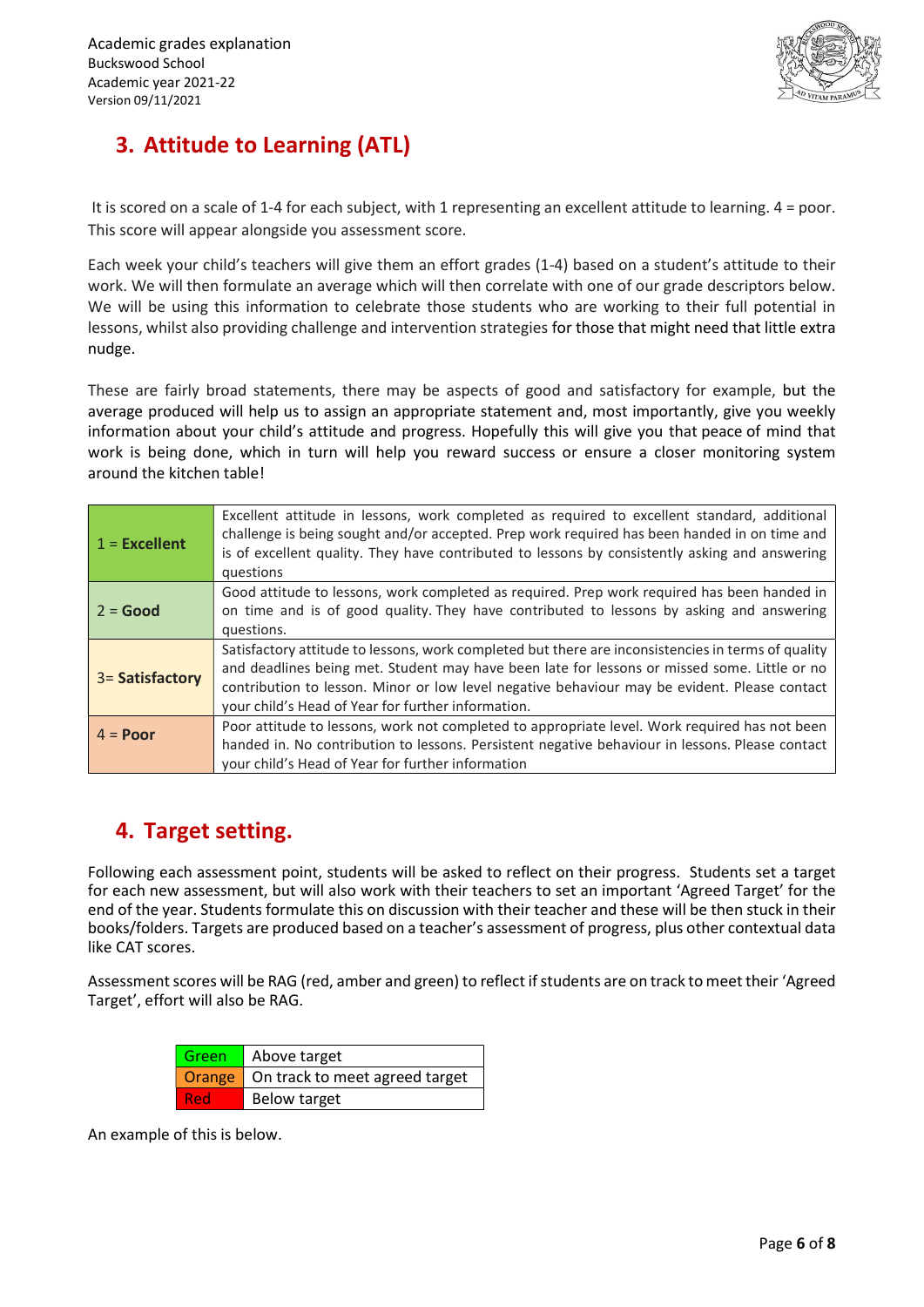

Example. You will see something like this in SIMS.

Students are graded in achievement and also graded on their effort, 1-4 (1 is Excellent). Here you can see in Assessment 4 that the student is working above the Agreed target and has all 1's for effort., clearly this student has made good progress over the year, effort has been high. Even if the student is working properly, it is likely that we may not see 'Green' in achievement until close to the end of the year.

|           | Achievement |  |  |  |  |  | Effort |  |  |  |  |  |  |
|-----------|-------------|--|--|--|--|--|--------|--|--|--|--|--|--|
| Subject   |             |  |  |  |  |  |        |  |  |  |  |  |  |
| Biology   |             |  |  |  |  |  |        |  |  |  |  |  |  |
| Chemistry |             |  |  |  |  |  |        |  |  |  |  |  |  |
| ESOL      |             |  |  |  |  |  |        |  |  |  |  |  |  |
| Maths     |             |  |  |  |  |  |        |  |  |  |  |  |  |

Each student will have a target sheet per subject

|                                     |                                         | <b>Target &amp; Progress Reflection</b>                  |
|-------------------------------------|-----------------------------------------|----------------------------------------------------------|
| End of year<br><b>Agreed Target</b> |                                         |                                                          |
|                                     |                                         |                                                          |
| Assessment<br>score                 | <b>Target for</b><br>next<br>Assessment | Strategy (what is working well and what can be improved) |
| $1 =$                               | Target for<br>Ass 2:                    |                                                          |
| $2 =$                               | Target for<br>Ass $3$ :                 |                                                          |
| $3 =$                               | Target for<br>Ass 4:                    |                                                          |
| $4 =$                               | <b>Target for</b><br>Ass $5$ :          |                                                          |
| $5 =$                               |                                         |                                                          |

Following each Assessment period students and teacher should reflect on the grade awarded and identify how this can be further imp

Students should fill in their assessment score (on the left), set a target for the next assessment period and highlight how they can ach this.

Students are encouraged to reflect on 'what is working well' and on 'what can be improved'

· Ideas for to help students improve their grade could include..

- committing to attend Access Time

- community o alterior Access Time<br>- taking more care with your prep and class work<br>- a commitment to improve focus in class and contribute more to lessons

- further reading/research around your subject<br>- Using Teams to access resources from the lesson

- improving the presentation of your work<br>- completing past exam papers (Forms 4 – U6)